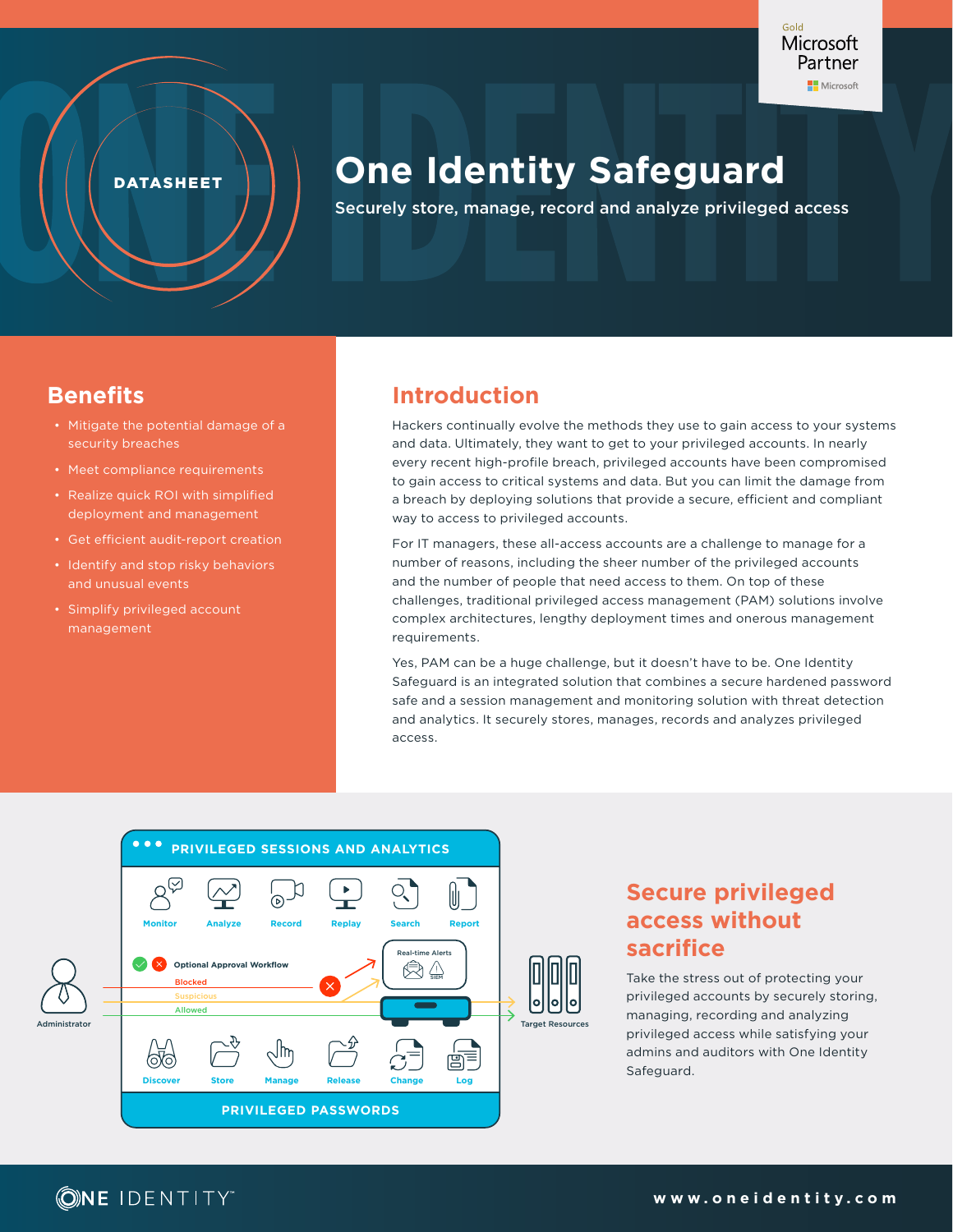# **Safeguard for Privileged Passwords**

One Identity Safeguard for Privileged Passwords automates, controls and secures the process of granting privileged credentials with role-based access management and automated workflows. The user centered design of Safeguard for Privileged Passwords means a reduced learning curve. Plus, the solution enables you to manage passwords from anywhere and using nearly any device. The result is a solution that secures your enterprise and gives your privileged users a new level of freedom and functionality.

## **Safeguard for Privileged Sessions**

With One Identity Safeguard for Privileged Sessions, you can control, monitor and record privileged sessions of administrators, remote vendors and other high-risk users. Content of the recorded sessions is indexed, which makes finding session events easy later and helps simplify and automate reporting, both functionalities easing your audit and compliance requirements. In addition, Safeguard for Privileged Sessions serves as a proxy and inspects the protocol traffic on the application level and can reject any traffic that violates the protocol – thus making it an effective shield against attacks.

# **Safeguard for Privileged Analytics**

With One Identity Safeguard for Privileged Analytics, you can put user-behavior analytics to work for you by discovering previously unknown internal and external threats, and finding and stopping suspicious activities. Safeguard for Privileged Analytics ranks the potential risk level of threats so you can prioritize your response – take immediate action on the most imminent threats – and ultimately prevent data breaches

# **Features**

## **Policy-based release control**

Using a secure web browser with support for mobile devices, you can request access and provide approval for privileged passwords and sessions. Requests can be approved automatically or require dual/multiple approvals based on your organization's policy. So whether your policies consider the requestor's identity and level of access, the time and day of the request attempt, and the specific resource requested—or all of these — you can configure One Identity Safeguard to meet your customized needs. Plus, you can input reason codes and/ or integrate with ticketing systems.

## **Full-session audit, recording and replay**

All session activity – down to the keystroke, mouse movement, and windows viewed – is captured, indexed, and stored in tamper-proof audit trails that can be viewed like a video and

searched like a database. Security teams can search for specific events across sessions and play the recording starting from the exact location the search criteria occurred. Audit trails are encrypted, time-stamped and cryptographically signed for forensics and compliance purposes.

#### **Instant on**

Safeguard for Privileged Sessions can be deployed in transparent mode requiring no changes to user workflows. Acting as a proxy gateway, Safeguard can operate like a router in the network—invisible to the user and to the server. Admins can keep using the client applications they are familiar with, and can access target servers and systems without any disruption to their daily routine.

#### **User behavioral biometrics**

Each user has an idiosyncratic pattern of behavior, even when performing identical actions, such as typing or moving a mouse. The algorithms built into Safeguard for Privileged Analytics inspect these behavioral characteristics (captured by Safeguard for Privileged Sessions). Keystroke dynamics and mouse movement analysis help identify breaches and also serve as a continuous, biometric authentication.

#### **Approval anywhere**

Leveraging One Identity Starling Two-Factor Authentication, you can approve or deny requests from anywhere—and with nearly any device—without being on the VPN.

#### **Personal Password Vault**

All your organizations employees can store and generate random passwords for non-federated business accounts in a free personal password vault. This enables your organization to use a sanctioned tool with the ability to securely share and recover passwords providing much needed security and visibility into business accounts.

#### **Favorites**

Quickly access the passwords that you use most often right from the login screen. You can group several password requests into a single favorite so you can get access to all the accounts you need with a single click.

#### **Discovery**

Quickly discover privileged accounts or systems on your network with host-, directory- and network-discovery options.